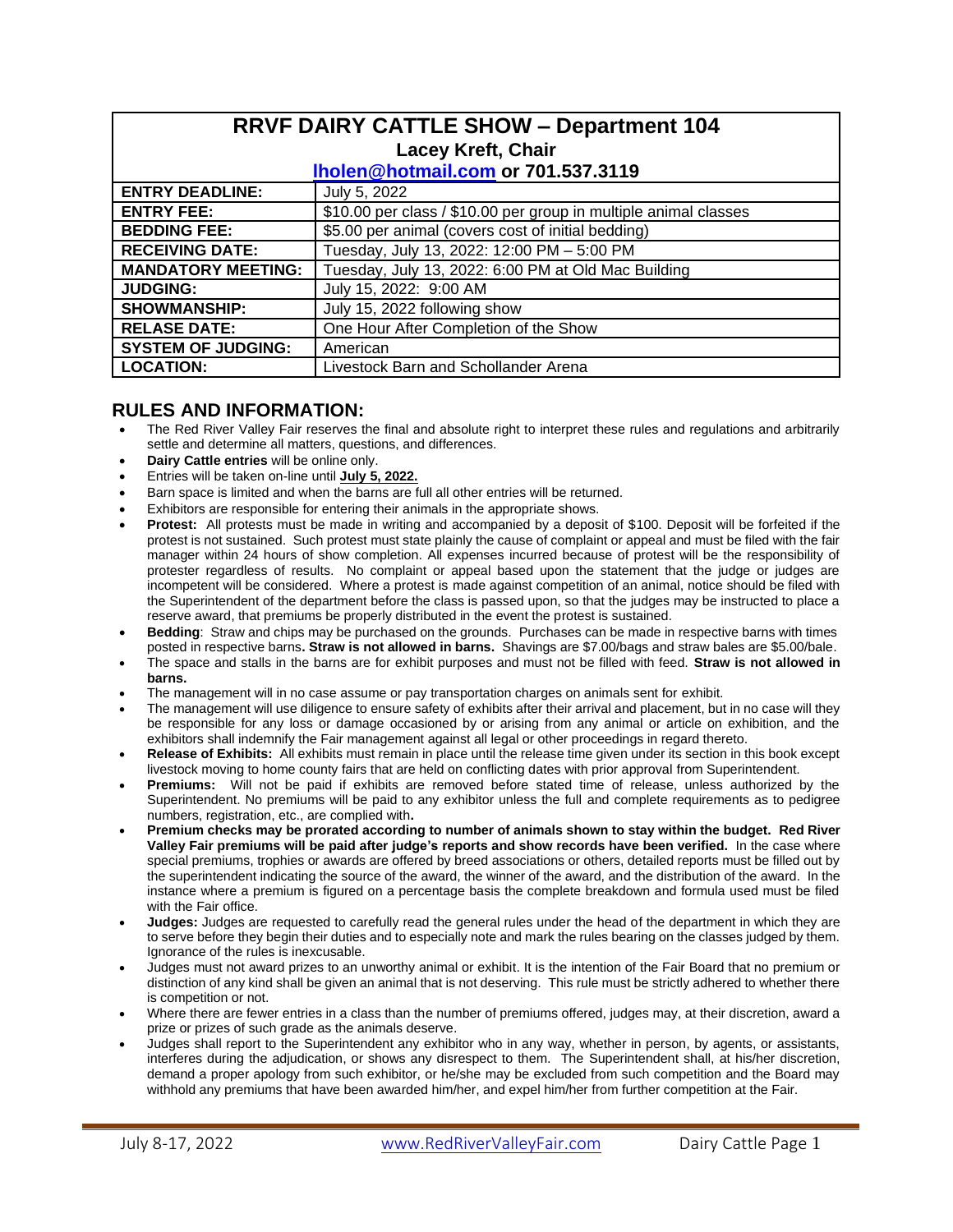- The judge and the person acting as clerk to the judge must enter awards properly in the award book and ensure that registered names and numbers of all animals are given.
- The Judges and Superintendents of the departments shall sign each award book immediately after the awards have been made in the class contained therein. No appeal of the decisions of the judges will be considered by the Board except in the case of fraud.
- **All Alleys Must Be Clean and Accessible to the Public Between 10:00 am and 10:00 pm. Failure to do so could result in premiums withheld by the Fair and/or suspension from future shows.**
- Satisfactory evidence to the Superintendent in charge will be required that the animals exhibited as breeders are not barren. No awards will be made where there is unsoundness in breeding animals, or where there is any question as to its transmissibility.
- Each Superintendent must take charge of the books and return them promptly to the Fair Manager's office as soon as each is judged. No changes will be allowed in the judge's book unless by order of the Board. It shall be the duty of the Superintendent at the close of the Fair to make such suggestions for improvements as said occur to them during the Fair.
- Fast Driving or Riding of any description will not be permitted within the grounds. Any violation of this rule will be severely dealt with by the Management and the guilty person removed from the grounds. Automobiles are prohibited in any section of the grounds whenever safety demands.
- **Brand Inspection**: North Dakota Century Code Chapter 36-09-23: "No person shall remove cattle, horses, or mules from this state or to within a mile of any boundary of the state for the purpose of removal unless such livestock have been inspected for marks and brands by an official brand inspector of the North Dakota Stockman's Association and a certificate of inspection shall accompany such livestock to destination."
- **No smoking in the barns or area around the barns**
- The Red River Valley Fair is a member of the North Dakota Junior Point Show Program. For information on the program log onto: [www.ndjpsa.com.](http://www.ndjpsa.com/)
- Health certificates from licensed veterinarians are required on all out of state animals.
- North Dakota Origin Cattle Health Certificates not required.
- Registration papers are required on all animals
- Arrival: You are welcome to arrive early and use the tie-outs but please, if you are arriving before 8:00 am on the 13<sup>th</sup> of July, call for availability of stalls in the barn.
- State health standards must be met. Refer to Livestock Section Rules for regulations & health rules. Contact your local veterinarian for regulations on bringing cattle into North Dakota.
- All entries that leave the show prior to its completion without Superintendent's approval will forfeit all premium money.
- **Out of state cattle:** All out-of-state cattle will need a certificate of veterinary inspection and permit from the North Dakota State Board of Animal Health. To obtain, please call 701-328-2655 during business hours or 701-220-5194 after business hours.
- There is no milk parlor available at the Red River Valley Fair. Exhibitors must bring their own milking supplies. Nonetheless, the public is watching, so be sure to use your best management practices as if the milk was being collected for food use.

**On behalf of the Red River Valley Fair Association, we ask that you keep your livestock areas clean and well maintained. We recommend that the majority of your cleaning is done prior to 8:00 am or after 8:00 pm. This will help us prevent the possible transmission of** 

# **E. Coli to our guests. Thank you Red River Valley Fair Management**